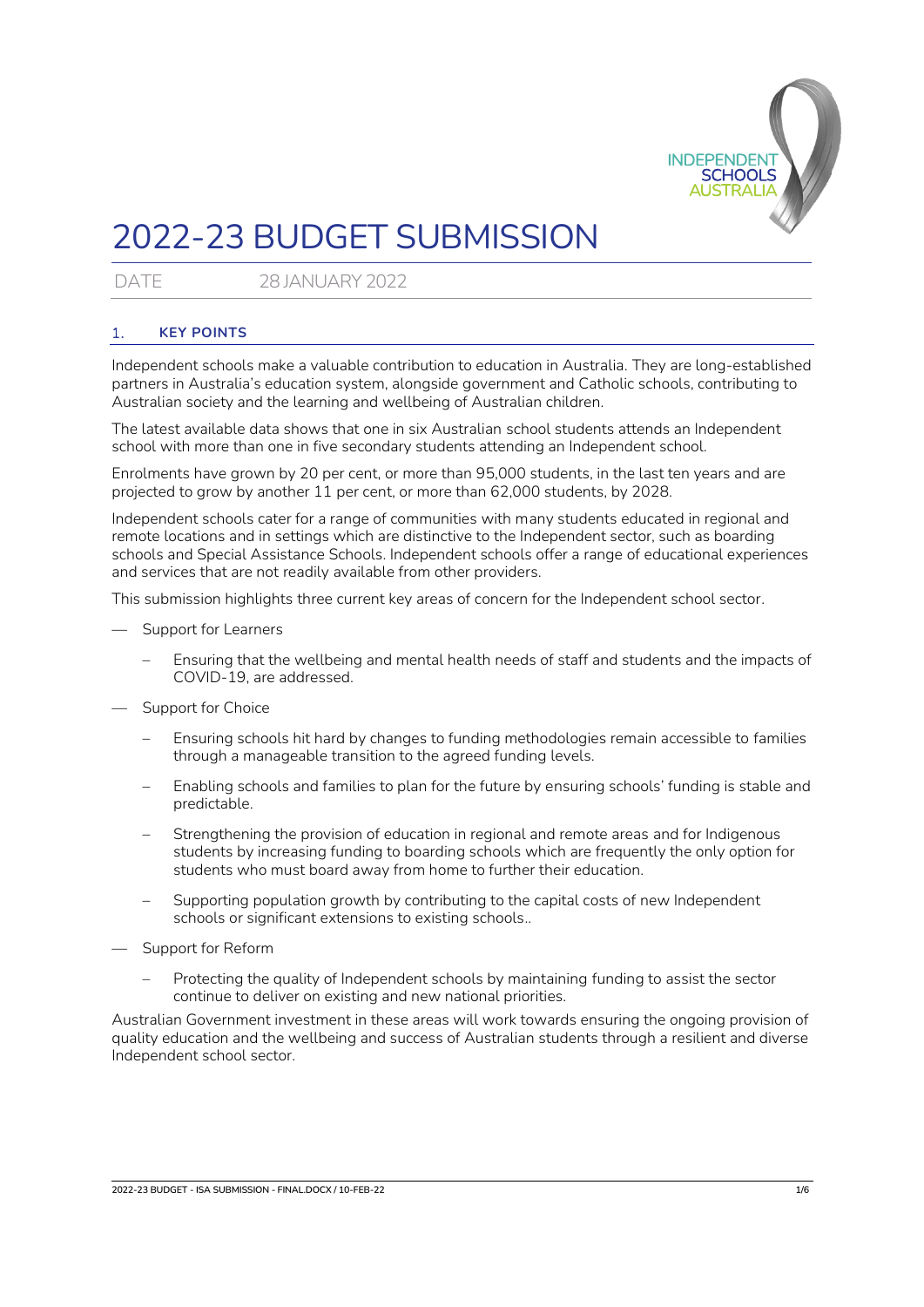## 2022-23 BUDGET SUBMISSION

## 2. **ABOUT ISA**

ISA is the national peak body representing the Independent school sector. It comprises the eight state and territory Associations of Independent Schools (AISs). Through these Associations, ISA represents 1,169 schools and over 647,000 students, accounting for approximately 16 per cent of Australian school enrolments.

ISA's major role is to bring the unique needs of Independent schools to the attention of the Australian Government and to represent the sector on national issues.

Independent schools are a diverse group of non-government schools serving a range of different communities. Many Independent schools provide a religious or values-based education. Others promote a particular educational philosophy or interpretation of mainstream education. Many Independent schools have been established by community groups seeking to meet particular needs or to reflect the religious values of a particular community. Independent Catholic schools are a significant part of the sector, accounting for eight per cent of the Independent sector's enrolments.

Independent schools include:

- Schools affiliated with Christian denominations for example, Anglican, Catholic, Greek Orthodox, Lutheran, Uniting Church, Quaker and Seventh Day Adventist schools
- Non-denominational Christian schools
- Islamic schools
- Jewish schools
- Montessori schools
- Rudolf Steiner schools
- Schools constituted under specific Acts of Parliament, such as grammar schools in some states
- Community schools
- Indigenous community schools
- Schools that specialise in meeting the needs of students with disabilities
- Schools that cater for students at severe educational risk due to a range of social/emotional/behavioural and other factors.

Most Independent schools are set up and governed independently on an individual school basis. However, some Independent schools with common aims and educational philosophies are governed and administered as systems, for example Lutheran schools. Systemic schools account for 20 per cent of schools in the Independent sector. Four out of five schools in the sector are autonomous nonsystemic schools.

### 3. **SUPPORT FOR LEARNERS**

The need to protect and support all students and staff has never been more important. Students' wellbeing and mental health needs have substantially increased in number, complexity and severity particularly during the pandemic. All schools, including Independent schools, urgently require funding to address the immediate and acute mental health issues individual students are experiencing and to manage student trauma and critical incidents resulting from COVID-19 pressures. Funding support focused on longer term wellbeing and mental health interventions and strategies for both students and staff, is vital to students' ongoing health and success.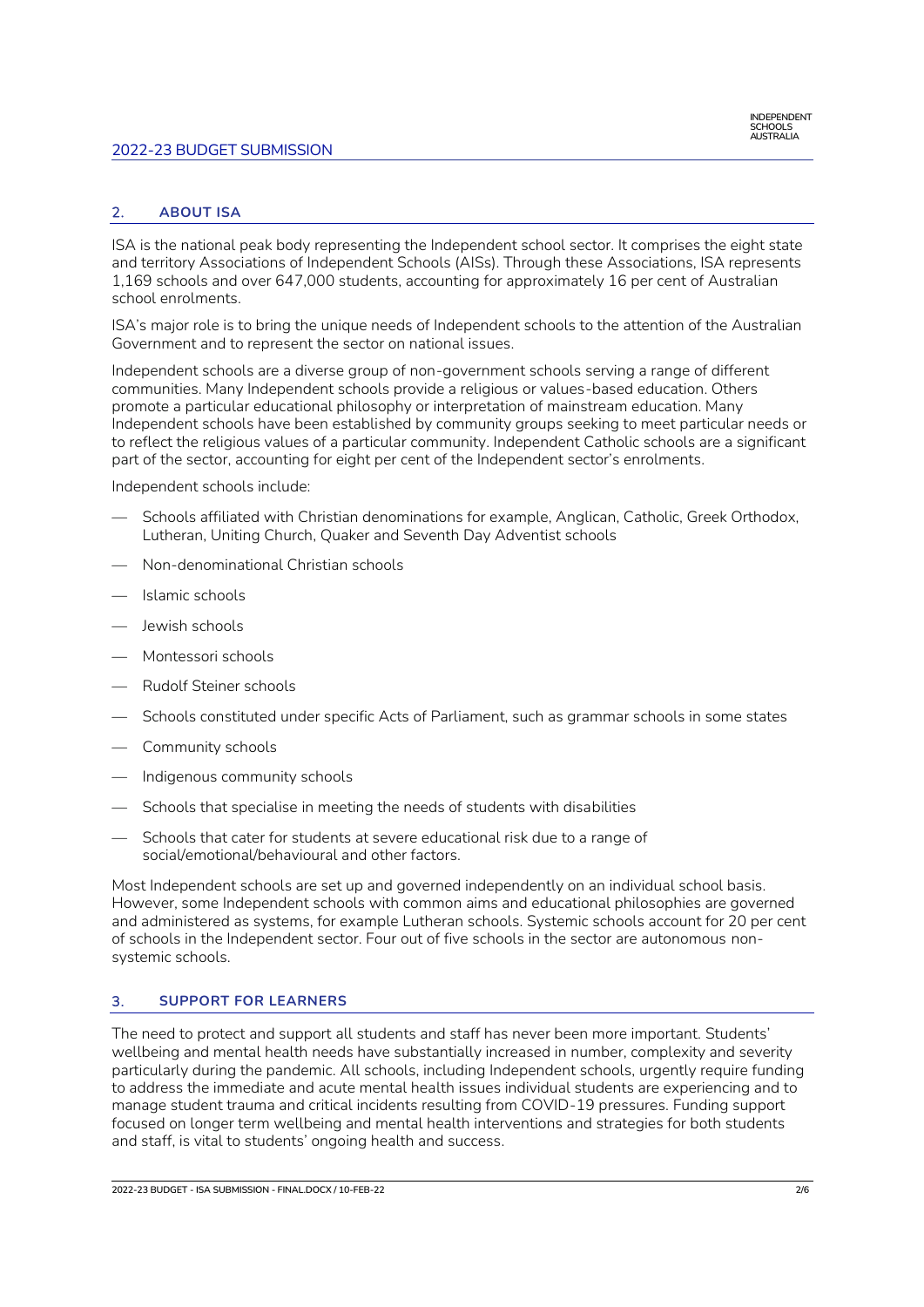

- There is increased incidence of mental health concerns and at a younger age with dire consequences
	- Half of mental illness have onset prior to 14 years.
	- By year three, children with a mental disorder have been shown to lag academically behind their peers by 7 to 11 months. This gap increases over time.
	- Children with a mental disorder also have progressively higher rates of absenteeism over the duration of their schooling.
	- Approximately 11 percent of children aged 12 to 17 reported deliberately harming themselves and about 7.5 per cent reported seriously considering suicide in the previous 12 months.
- Wellbeing is not distributed equally with already disadvantaged groups at greatest risk. The risk of having a psychological disorder is increased if a student:
	- lives in an outer regional area.
	- lives in a low-income household or one with no employed parent or in a sole-parent-led household.
	- self-identifies as gender non-binary.
	- is female. (Adolescent girls in particular are more likely to experience anxiety than boys or other age).
	- is Aboriginal or Torres Strait Islander.
- Staff wellbeing has a direct impact of student wellbeing and learning outcomes.
	- Safework Australia reports that teachers are over-represented in in the number of paid claims and early career teachers are leaving the profession at high rates.

Schools can play a critical role in preventing poor mental health and promoting and protecting student wellbeing. The degree to which Independent schools can succeed in supporting the mental health and wellbeing of staff and students depends on:

- the skills within their teaching and non-teaching staff
- the capacity of staff to set aside enough time to provide the right mix of comprehensive preventative mental health support and targeted programs or interventions
- access to the right resources and expertise when it is required
- ➢ **ISA is seeking additional support for Independent schools to ensure that both urgent and longer term student and staff wellbeing and mental health concerns can be adequately addressed.**

## 4. **SUPPORT FOR CHOICE**

A parent's right to choose a school that bests suits their children, should be enabled. Education policy and resourcing must continue to support the right of parents to choose a school that meets the needs of their children and matches their values. Independent schools, through their diversity, help provide that choice.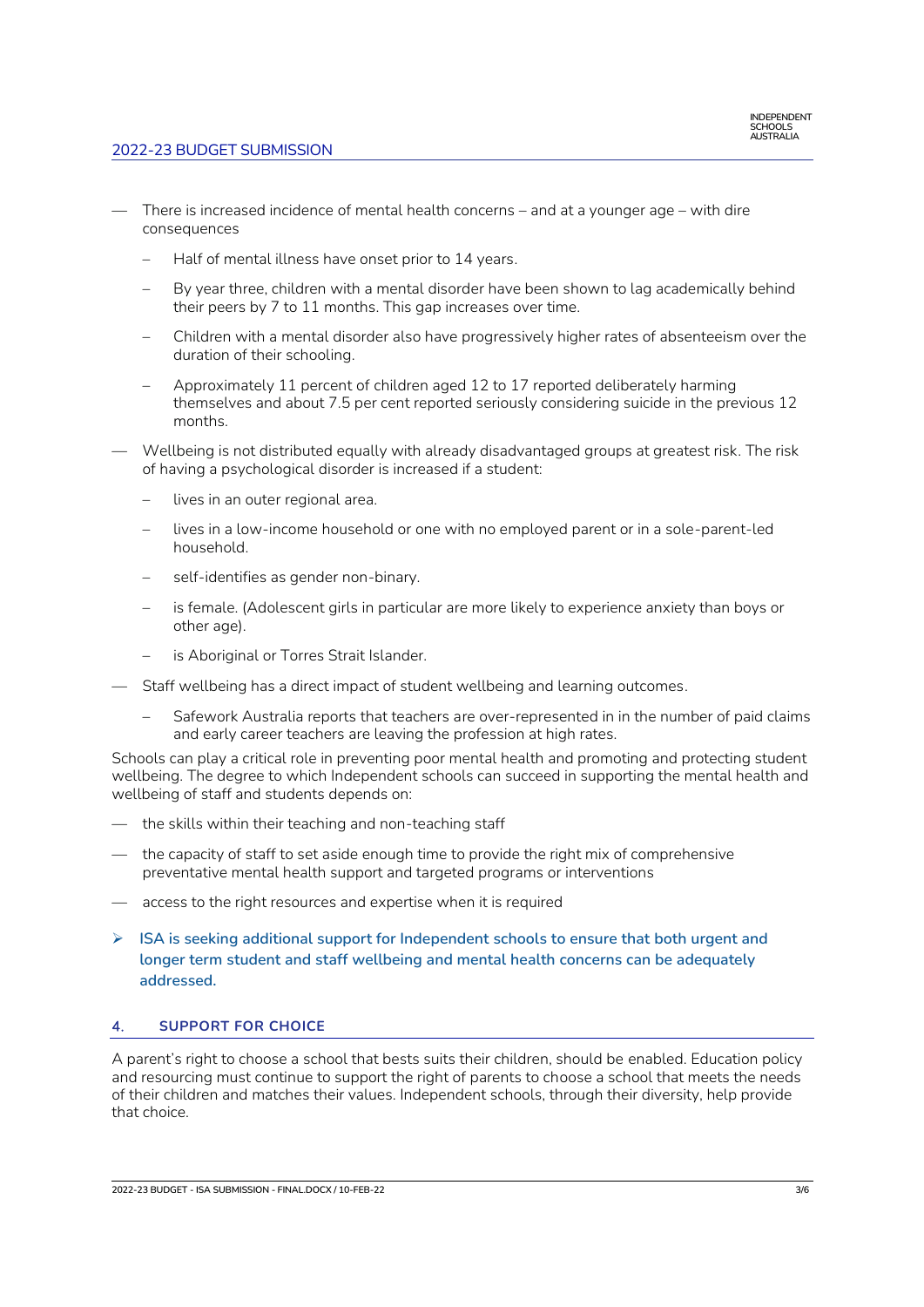## **SUPPORT FOR SCHOOLS TRANSITIONING TO THE DIRECT MEASURE OF INCOME (DMI) METHODOLOGY**

Since the introduction of the DMI methodology to calculate Capacity to Contribute (CTC) in nongovernment schools, there has been deep concern within the Independent sector about the capacity of some Independent schools to sustainably absorb the financial impact of changed funding entitlements.

The changes to the funding model, and the time frame for transition, will impact schools and in some instances will test the ability of these schools to manage the transition and retain enrolments from lower income families.

➢ **ISA is seeking financial assistance be directed to schools least able to transition successfully to their new DMI CTC scores.**

### **SUPPORT FOR FUNDING STABILITY**

Stable and predictable government funding allows Independent schools to plan and deliver quality education programs. Stable government funding and predictable fee levels are also an important consideration for parents intending to send their children to Independent schools.

The current funding model, while more responsive to student characteristics, is far more volatile than the previous Socio-Economic Status (SES) funding model.

- Under the SES model, schools' CTC scores were recalculated every five years, not every year as now. Even applying the three year rolling average, a large number of schools will experience an annual change in their CTC score, and thus their base funding.
- The SES model had built-in transition mechanisms which meant schools experiencing a decrease in funding stayed at the same funding level until indexation was such that they reached their new funding entitlement.
- Base funding was a larger proportion of total funding which meant that overall, there was less volatility.
- Under the current model a number of loadings are not finalised until just before the end of the calendar year, prior to the final payment for the year. This means that schools do not know what their funding entitlement for the year is until November / December of that year.

Together these elements mean that Independent schools are experiencing far greater funding volatility than ever before, making it difficult for schools to confidently plan for their financial future.

### ➢ **ISA is seeking measures that address and reduce funding volatility.**

### **SUPPORT FOR BOARDING SCHOOLS**

The Independent school sector is the largest provider of boarding in Australia serving a diversity of rural and metropolitan students including those from regional and remote areas and highly disadvantaged Indigenous students, many of whom have limited educational choice in their own localities

There are additional costs and challenges in providing boarding services to such a diverse cohort of students. The Independent sector is very keen to ensure adequate levels of funding for boarding schools, including funding for Indigenous boarding schools. The \$15.7 million announced in the last Budget, goes part way to address the inadequacy of funding to Indigenous schools, but an ongoing commitment is needed.

In 2020, of the 2,098 Indigenous boarders in the Independent sector, half attended schools with either very large numbers or a high concentration of Indigenous boarders. Often these schools serve students and families with limited or no capacity to contribute to the costs of their children's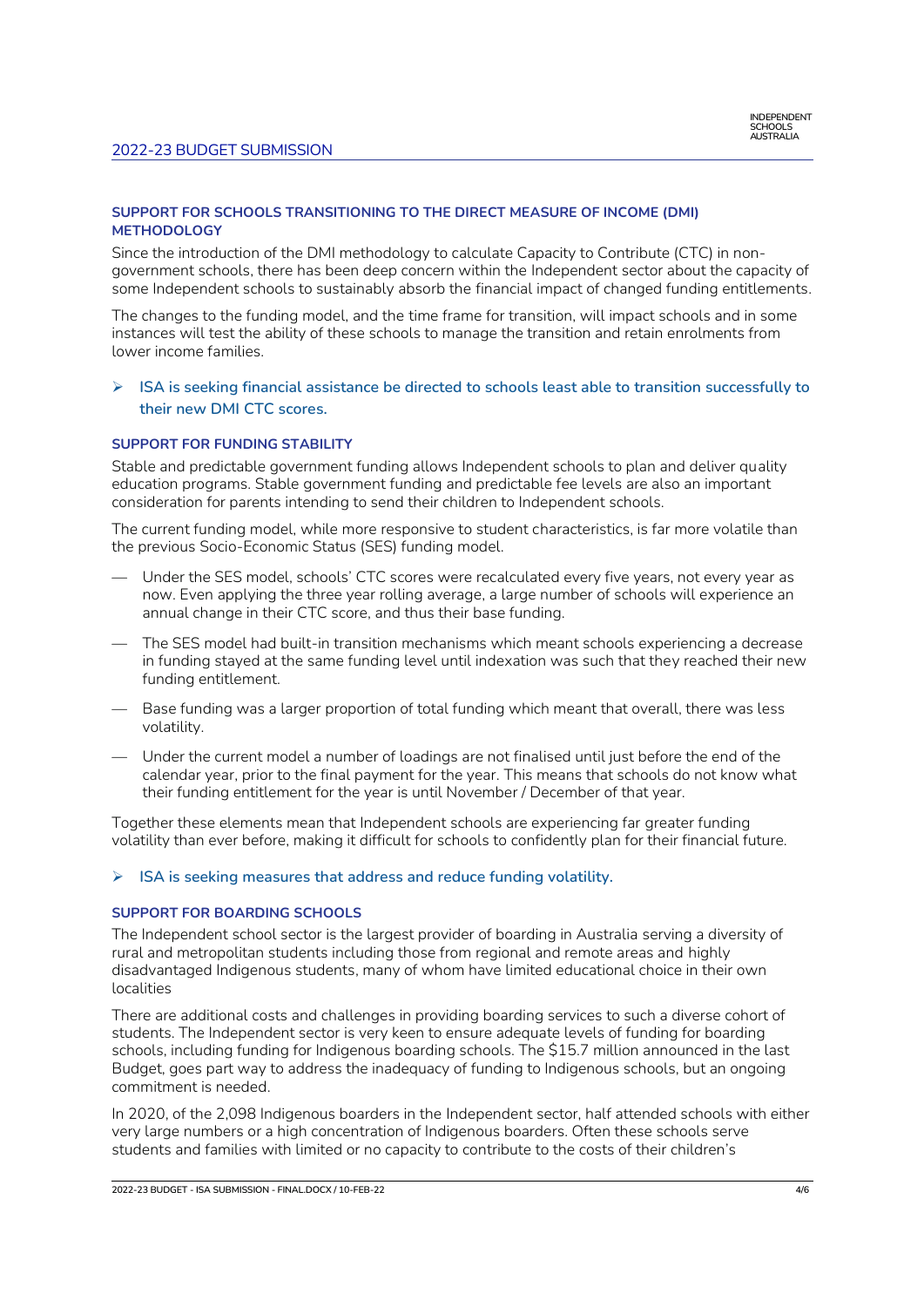educational and boarding needs. Government funding, including ABSTUDY payments, play a central role in funding these services.

The additional costs of educating students from rural and remote communities in boarding school away from their families and communities is significant. These additional costs include not only living and educational support, but also health, pastoral and cultural support and costs associated with maintaining links to home communities. For boarding schools where Indigenous students from remote communities make up all or the majority of the student body, these additional costs threaten the financial viability of providing boarding.

Staffing is the most significant cost in providing quality boarding facilities for students. The impact of changes to Fringe Benefit Tax (FBT) on boarding schools has been significant and has markedly increased costs with schools no longer provide staff 'board and keep' as part of their entitlements without attracting FBT.

➢ **ISA is seeking additional resources to be directed to regional and rural boarding schools; the commitment to fund majority Indigenous boarding schools be renewed and extended; and changes to FBT arrangements for all boarding schools.**

#### **INCREASED CAPITAL FUNDING**

For the Independent school sector to meet the demands of a growing cohort of students and to continue to educate its share of enrolments, while lessening the burden on public providers, there needs to be increased capital funding available.

Independent schools already source large amounts of capital funding from parents and through borrowing. An increase in the quantum of funds available from the Commonwealth to the build new Independent schools and fund substantial extensions to existing schools, is a vital element of providing quality education to all of Australia's growing school age population.

The steady growth in enrolments in Independent schools has placed heavy demands on capital development including not just the building of new schools and the expansion of existing facilities, but also refurbishing and updating infrastructure, the provision of staff accommodation in boarding schools, the replacement of out-of-date materials, and upgrades to equipment to meet changing curricula and expanded courses. Nearly ninety percent of these capital works are funded by parents and the community.

Most Independent schools do not have recourse to systemic support to assist in capital development. In 2020 there were 1169 Independent schools with only 205 (18 percent) in systems and the vast majority 964 (82 percent) as stand-alone Independent schools. Stand-alone Independent schools, and indeed many small Independent systems, are challenged to raise the funds to undertake the capital projects required to match demand.

➢ **ISA is seeking an increase in capital grants to respond to the pressure of population growth and provide choice for parents by contributing to building new Independent schools or significant extensions to existing schools serving low socio-economic communities.** 

### 5. **SUPPORT FOR REFORM**

Associations of Independent Schools (AIS) have delivered a wide variety of programs, resources and advice under the Non-Government Reform Support Fund (NGRSF), that have made a positive difference to students and their families, teachers, school leaders and the communities they serve.

The NGRSF currently provides vital funding to the AISs in each state and territory to support Independent schools implement national and state/territory reforms under three critical national reform priorities: